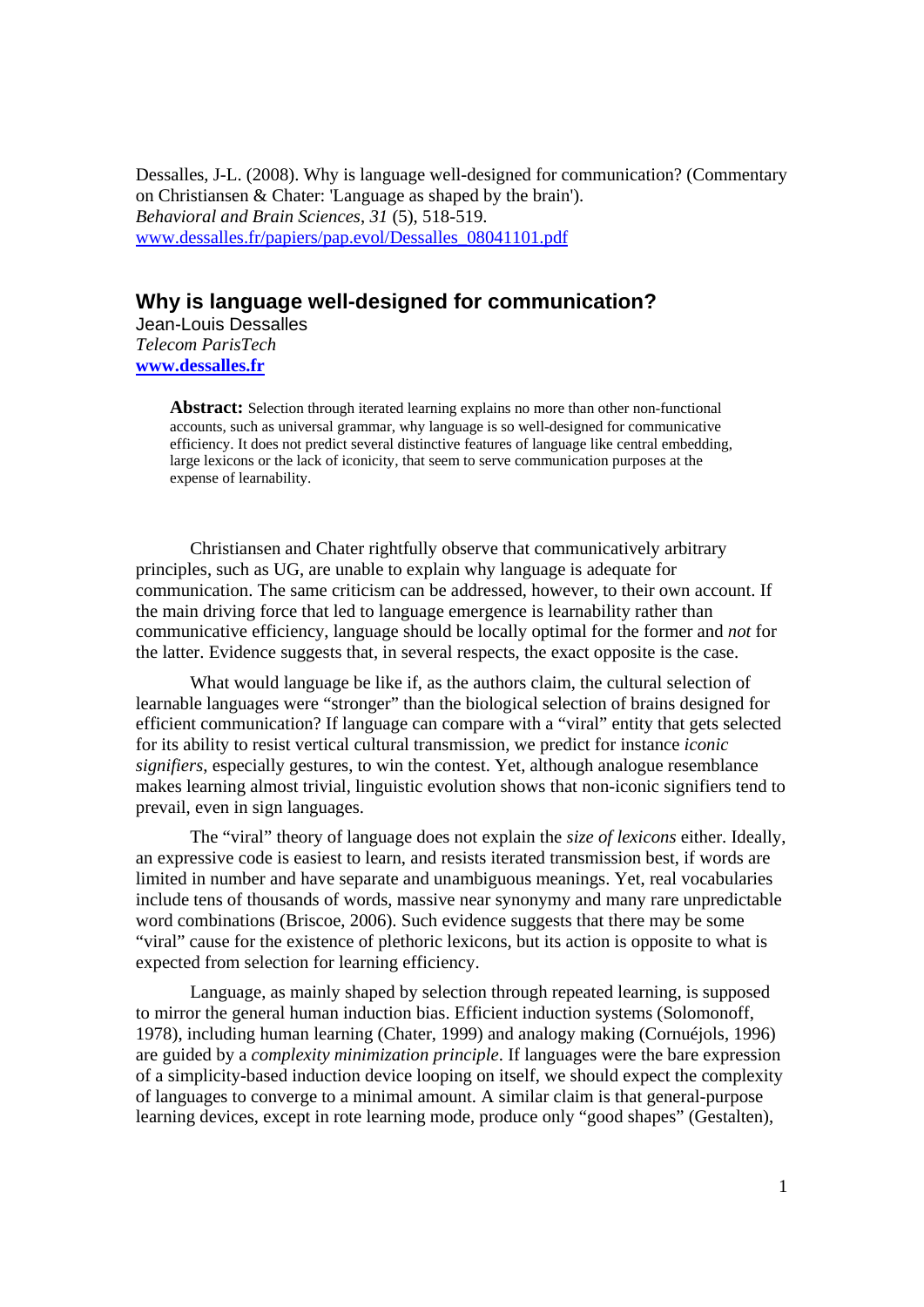*i.e.* structures that are left invariant by operations forming an algebraic group (Dessalles, 1998a). Language has not, so far, been described as involving good shapes. For instance, syntactic structures, contrary to many other aspects of cognition, cannot be induced as invariants of transformation groups (Piattelli-Palmarini, 1979) and seem to thwart general inductive processes (Piattelli-Palmarini, 1989).

In a bio-functional account of language emergence, learnability puts limits on what is admissible, but is subordinate to communicative functions. The two main proximal functions of language in our species, as revealed by the observation of spontaneous language behavior, are *conversational narratives* and *argumentative discussion* (Bruner, 1986; Dessalles, 2007). From a bio-functional perspective, iconicity is dispensable if the problem is to express predicates for argumentative purposes (Dessalles, 2007). Lexical proliferation is predicted if the problem is to signal unexpectedness in narratives and to express nuances in argumentative discussion (Dessalles, 2007). And language-specific learning bias is expected if early language performance makes a biological difference. Let us consider a fourth example to show that functional aspects of language could evolve at the expense of learnability.

Non-functional accounts of language, including cultural selection through iterated learning, do not account for the existence of *central embedding* (the fact that any branch may grow in a syntactic tree), a feature present in virtually all languages. Recursive syntax has been shown to emerge through iterated learning, but only when individuals already have the built-in ability to use recursive grammars to parse linguistic input (*e.g.*  Kirby, 2002). A bio-functional approach to language provides an explanation for the presence of central embedding in language. As soon as the cognitive ability to form predicates is available, possibly for argumentative purposes (Dessalles, 2007), predicates can be recruited to determine the arguments of other predicates. This technique is implemented in computer languages such as Prolog. To express "Mary hit Paul" for listeners who do not know Mary, the speaker may use "Mary ate with us yesterday" to determine the first argument of "hit". Prolog achieves this through explicit variable sharing, whereas human languages connect phrases for the same purpose: "The girl who ate with us yesterday hit Paul" (Dessalles, 2007).

Predicates  $P_{1i}$  can therefore be used to determine arguments in a given predicate  $P_1$ ; but each  $P_1$ *i* may require further predicates  $P_{1ii}$  to determine its own arguments. This possibility leads to recursive syntactic processing that produces central embedded phrase structures. Models that ignore functions like predicate argument determination cannot account for the necessity of embedded phrase processing. They merely postulate it, either as a consequence of some fortuitous genetic accident (Chomsky 1975) or deduce it from a general cognitive ability to perform recursive parsing (Kirby, 2002). But then, the adequacy to the function is left unexplained as well. No single genetic accident and no selection through repeated learning can predict that phrase embedding will efficiently fulfill predicate argument determination. Only a bio-functional approach that derives the existence of phrase embedding from its function can hope to explain why recursive processing came to exist *and* why it is locally optimal for that function.

From a phylogenetic perspective we may wonder why, if human languages have been selected to be easily learned, chimpanzees are so far from acquiring them, spontaneously or not. One must hypothesize some yet unknown qualitative gap between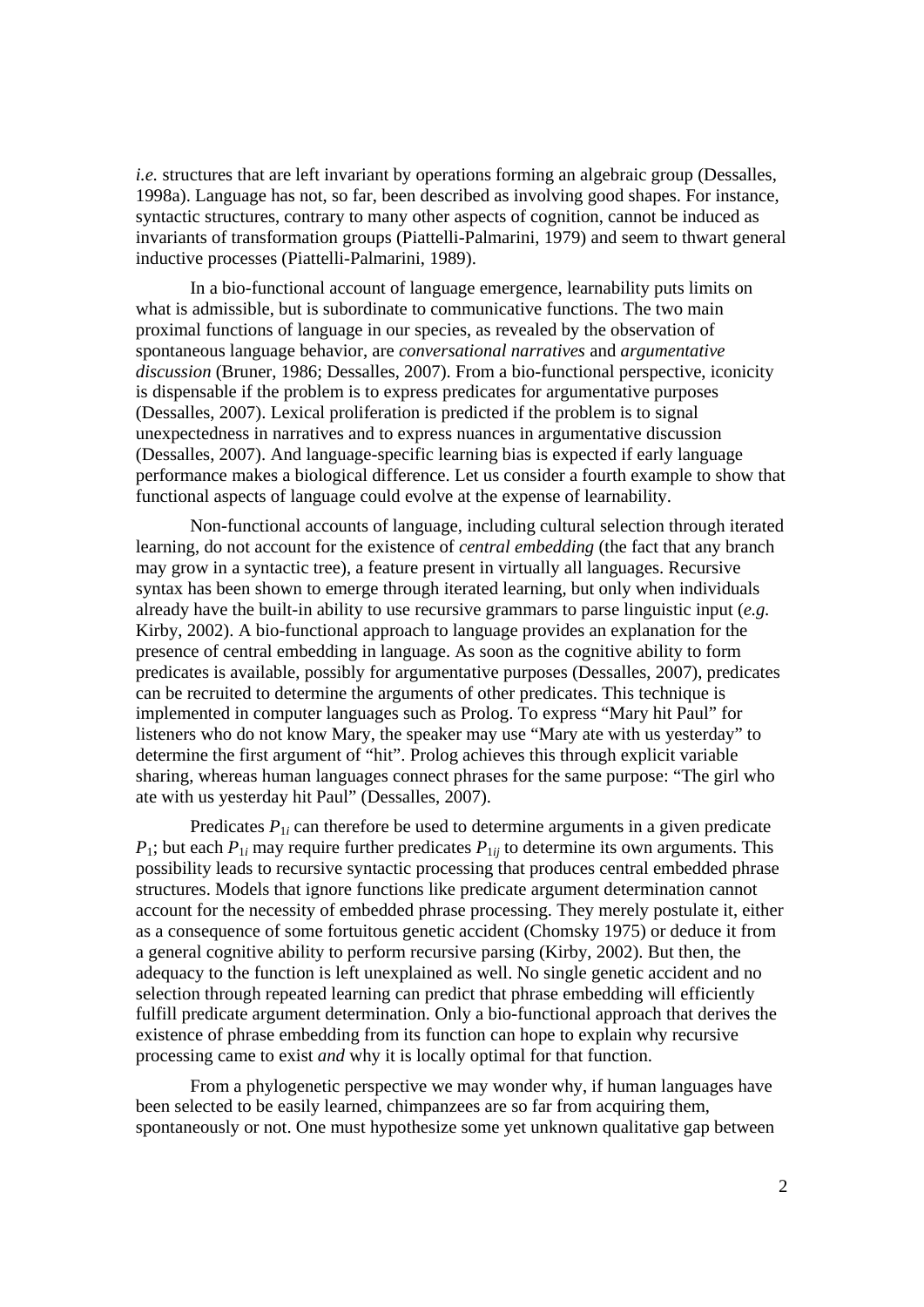animal and human *general* learning abilities. Invoking such "pre-adaptation" remains, for now, non-parsimonious. Not only is the emergence of "pre-adaptations" not accounted for in iterated learning models and more broadly in non-functional models, but their subsequent assemblage into a functional whole remains mysterious as well. Biofunctional approaches to language emergence avoid the "pre-adaptation" trap. They do not attempt to explain why a given feature did *not* occur in other lineages by invoking the lack of required "pre-adaptations".

Language is not a marginal habit that would be incidentally used in our species. It has dramatic influence, not merely on survival but on differential reproduction, which is what determines natural selection. Individuals who fail to be relevant are excluded from social networks and become preferential victims (Dessalles 1998b; 2007). Given the crucial impact of conversational performance on reproductive success, it would be highly unlikely that human brains could have evolved independently from language.

## **References**

Briscoe, T. (2006). Language learning, power laws, and sexual selection. In A. Cangelosi, A. D. M. Smith & K. Smith (Eds.), *The evolution of language*. Singapore: World Scientific.

Bruner, J. (1986). *Actual minds, possible worlds.* Cambridge, MA: Harvard University Press.

Chater, N. (1999). The search for simplicity: A fundamental cognitive principle?. *The Quaterly Journal of Experimental Psychology*, *52* (A), 273-302.

Chomsky, N. (1975). *Reflections on language.* New York: Pantheon Books.

Cornuéjols, A. (1996). Analogie, principe d'économie et complexité algorithmique. In *Actes des 11èmes Journées Françaises de l'Apprentissage*. Sète. Available at: www.lri.fr/~antoine/Papers/JFA96-final-osX.pdf

Dessalles, J-L. (1998a). Limits of isotropic bias in natural and artificial models of learning. In G. Ritschard, A. Berchtold, F. Duc & D. A. Zighed (Eds.), *Apprentissage : Des principes naturels aux méthodes artificielles*, 307-319. Paris: Hermès. Available at: www.dessalles.fr/papiers/pap.cogni/Dessalles\_97062502.pdf

Dessalles, J-L. (1998b). Altruism, status, and the origin of relevance. In J. R. Hurford, M. Studdert-Kennedy & C. Knight (Eds.), *Approaches to the evolution of language: social and cognitive bases*, 130-147. Cambridge: Cambridge University Press. Available at: www.dessalles.fr/papiers/pap.evol/Dessalles\_96122602.pdf

Dessalles, J-L. (2007). *Why we talk - The evolutionary origins of language.* Oxford: Oxford University Press. www.dessalles.fr/WWT/